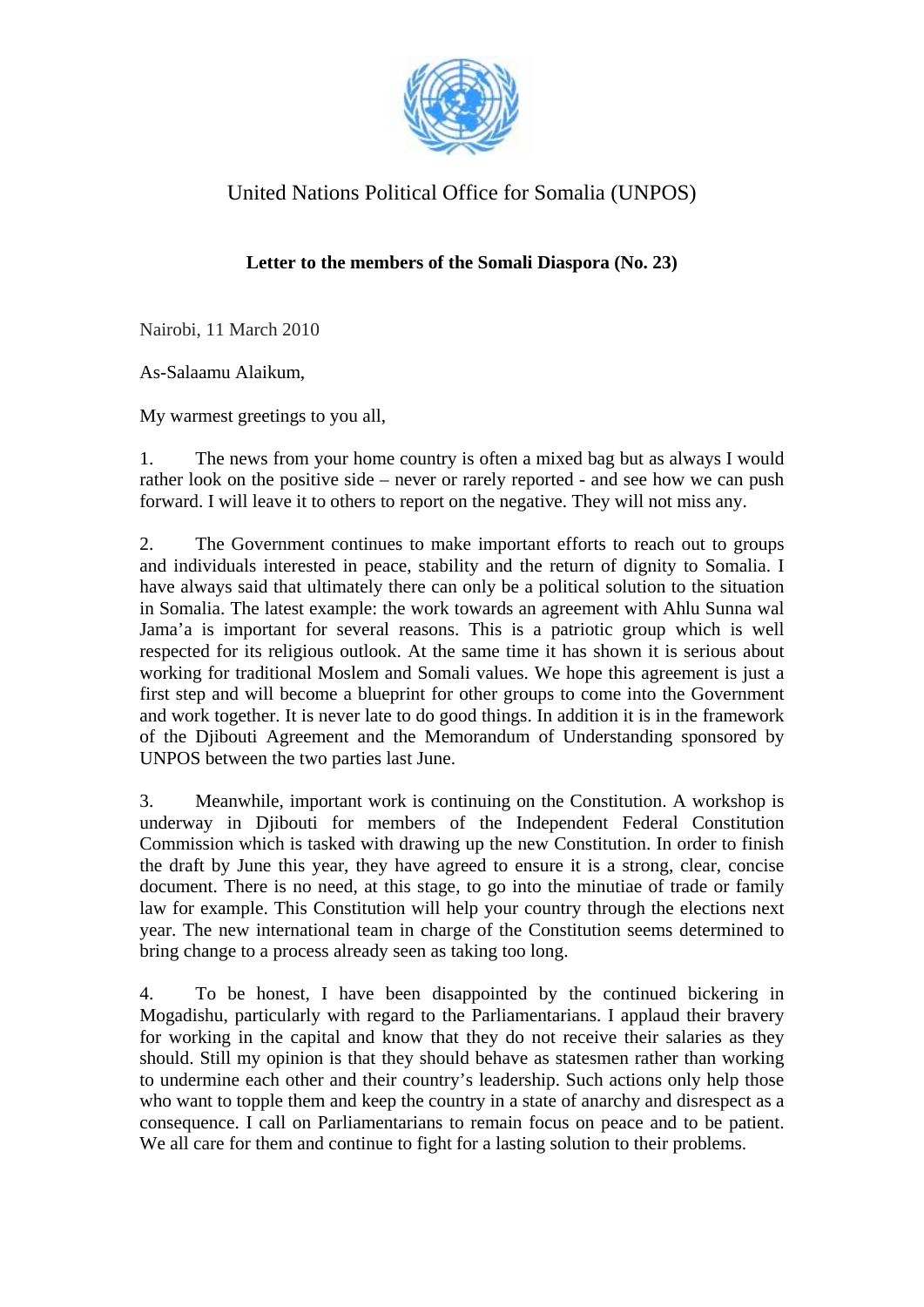5. On the security front, training is continuing for the Government police and troops and many of your friends are working to ensure that they will also be paid regularly. They are undertaking tough work and are often exposed to unjust attacks. They and their leadership deserve our support and patience. The new Army Chief of Staff deserves your support and the backing of all true friends of Somalia

6. I continue to be impressed by the progress being made in the field of the media. New comers are adding their views and voices. Radio Mogadishu and others are getting a wide listenership despite the continued threats from the extremists. I understand even those of you outside the country have access to Radio Mogadishu through satellite and the internet. The media war is an extremely important front and we should all encourage the Government and ordinary Somalis to get their message out in as many ways as it can and not be drowned out by the propaganda from others. I am also encouraging the international community to step in and help on this issue where a little money can have a wide reaching impact. This message is getting positive responses.

7. President Sharif is in London this week to meet the Prime Minister Gordon Brown and other Ministers as well as Diaspora members. I consider this an important sign of the UK's continued engagement with Somalia and the place given to those of you living there. For a President to be the friend of a Permanent Member of the Security Council is always helpful. The fact that you have a Government, whatever your views of its composition and actions, allows the international community to engage with you on an equal footing. Moreover it prepares your country to keep moving away from the shameful status of a "*failed state*".

8. We are hoping, on this subject, to hold a Conference on Reconstruction and Development later before the middle of the year. This will once again focus the attention of the world on Somalia not as a "failed state", but only as a "fragile state" like many developing countries that needs building up. I will bring you more details as soon as we have them.

9. In most if not all civil wars, state and non state actors do often interfere in the affected country. We all have to live with this fact of life. However it seems that due to the length of the crisis in your country, foreign meddling has reached an exceptional level. Worse, this meddling seems senseless and anarchic, as if there is no strategy behind it. Some meddle only to demonstrate that what they represent is important. Others do it as a hobby and do not even realize the impact of their acts. Still others meddle to cover up illegal undertakings. Indeed it is up to all of you to help end this situation by uniting and strengthening your acts. In the Jaalidad you can play a lead patriotic role in their area. Patience, compromise and patriotic action will help:

*"That is because Allah will never change the grace which He hath bestowed on a people, until they change their own condition…..."*  Sura 8 V 53